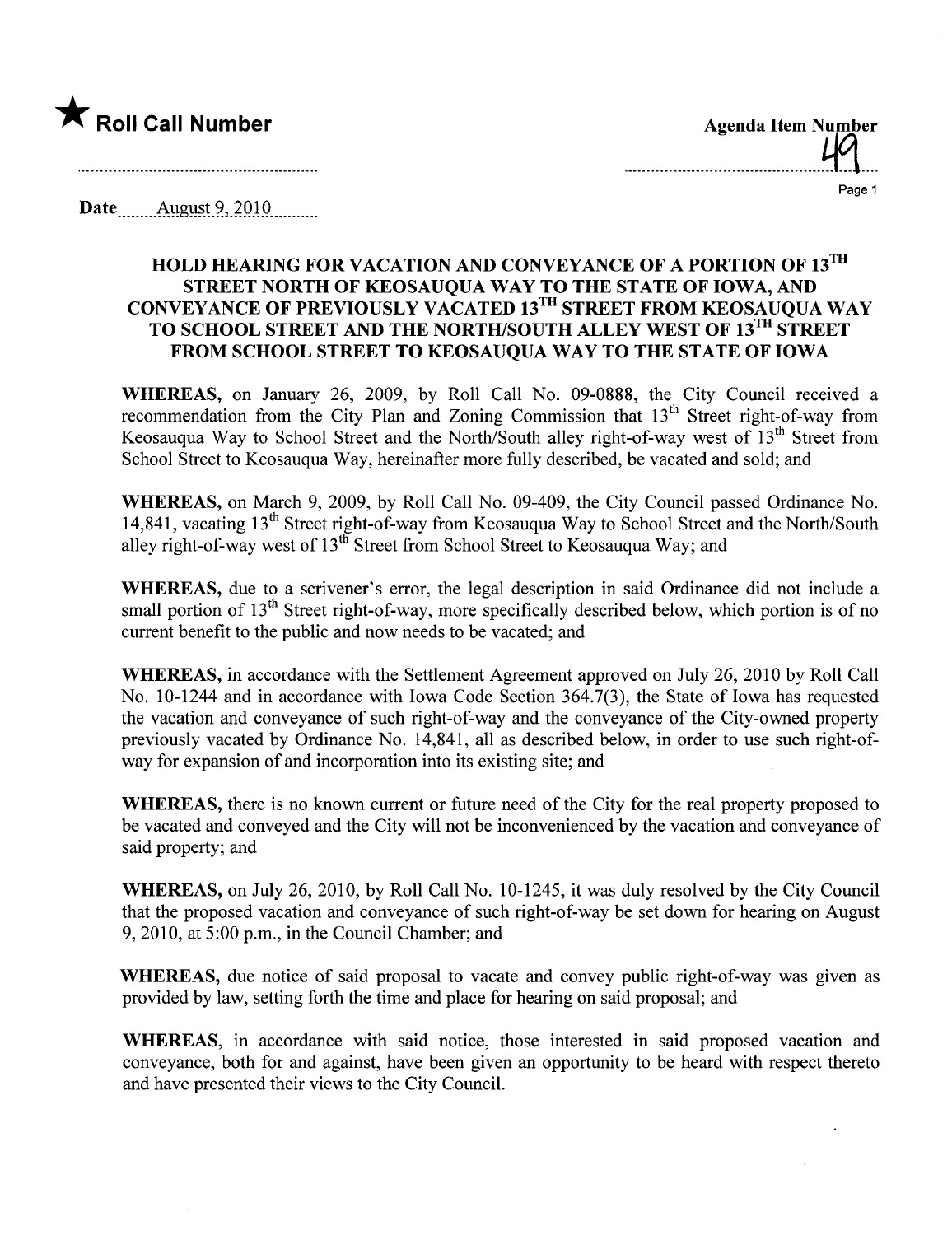

| <b>Agenda Item Number</b> |        |
|---------------------------|--------|
|                           | Page 2 |

Date \_\_\_\_\_\_ August 9, 2010

NOW, THEREFORE, BE IT RESOLVED by the City Council of the City of Des Moines, Iowa:

1. Upon due consideration of the facts and statements of interested persons, the objections to said proposed vacation and conveyance of public right-of-way, as described below, are hereby overruled and the hearing is closed.

2. There is no known curent or future need of the City for the right-of-way proposed to be vacated and the public would not be inconvenienced by reason of the vacation of that portion of 13<sup>th</sup> Street right-of-way lying north of Keosauqua Way and south of previously vacated  $13^{th}$  Street rightof-way, more specifically described as follows:

ALL THAT PART OF 13TH STREET RIGHT-OF-WAY, AS PRESENTLY ESTABLISHED, LYING NORTH OF KEOSAUQUA WAY, AS PRESENTLY ESTABLISHED, AND LYING WEST OF LOT 7, BLOCK 7 OF GRASS ROOTS 1, AN OFFICIAL PLAT, AND LYING SOUTH OF THAT PART OF 13<sup>TH</sup> STREET RIGHT-OF-WAY PREVIOUSLY VACATED BY THE CITY OF DES MOINES UNDER ORDINANCE NO. 14,841 AND RECORDED IN THE OFFICE OF THE POLK COUNTY RECORDER UNDER BOOK 13017, PAGES 88 THROUGH 92, ALL NOW INCLUDED IN AND FORMING A PART OF THE CITY OF DES MOINES, POLK COUNTY, IOWA.

3. That the conveyance of such right-of-way and the City-owned property previously vacated by Ordinance No. 14,841, all as described below, to the State of Iowa, be and is hereby approved:

ALL THAT PART OF VACATED 13TH STREET RIGHT-OF-WAY, AS IT NOW EXISTS. LYING WEST OF AND ADJOINING LOTS 11, 12, 13 AND 14, JONES SUBDIVISION, AN OFFICIAL PLAT, AND LYING WEST OF AND ADJOINING THE SOUTH 26.0 FEET OF LOT 10, OF SAID JONES SUBDIVISION.

## AND

ALL THAT PART OF THE VACATED NORTH/SOUTH ALLEY RIGHT-OF-WAY, AS IT NOW EXISTS, LYING WEST OF AND ADJOINING THE SOUTH 26.0 FEET OF LOT 1, JONES SUBDIVISION, AN OFFICIAL PLAT, AND LYING WEST OF AND ADJOINING LOT 82, KEOSAUQUA WAY PLAT 3, AN OFFICIAL PLAT, AND LYING WEST OF AND ADJOINING THE NORTH 8.0 FEET OF LOT 81, OF SAID KEOSAUQUA WAY PLAT 3, ALL NOW INCLUDED IN AND FORMING A PART OF THE CITY OF DES MOINES, POLK COUNTY, IOWA.

(Vacated by Ordinance No. 14,841, passed March 9, 2009.)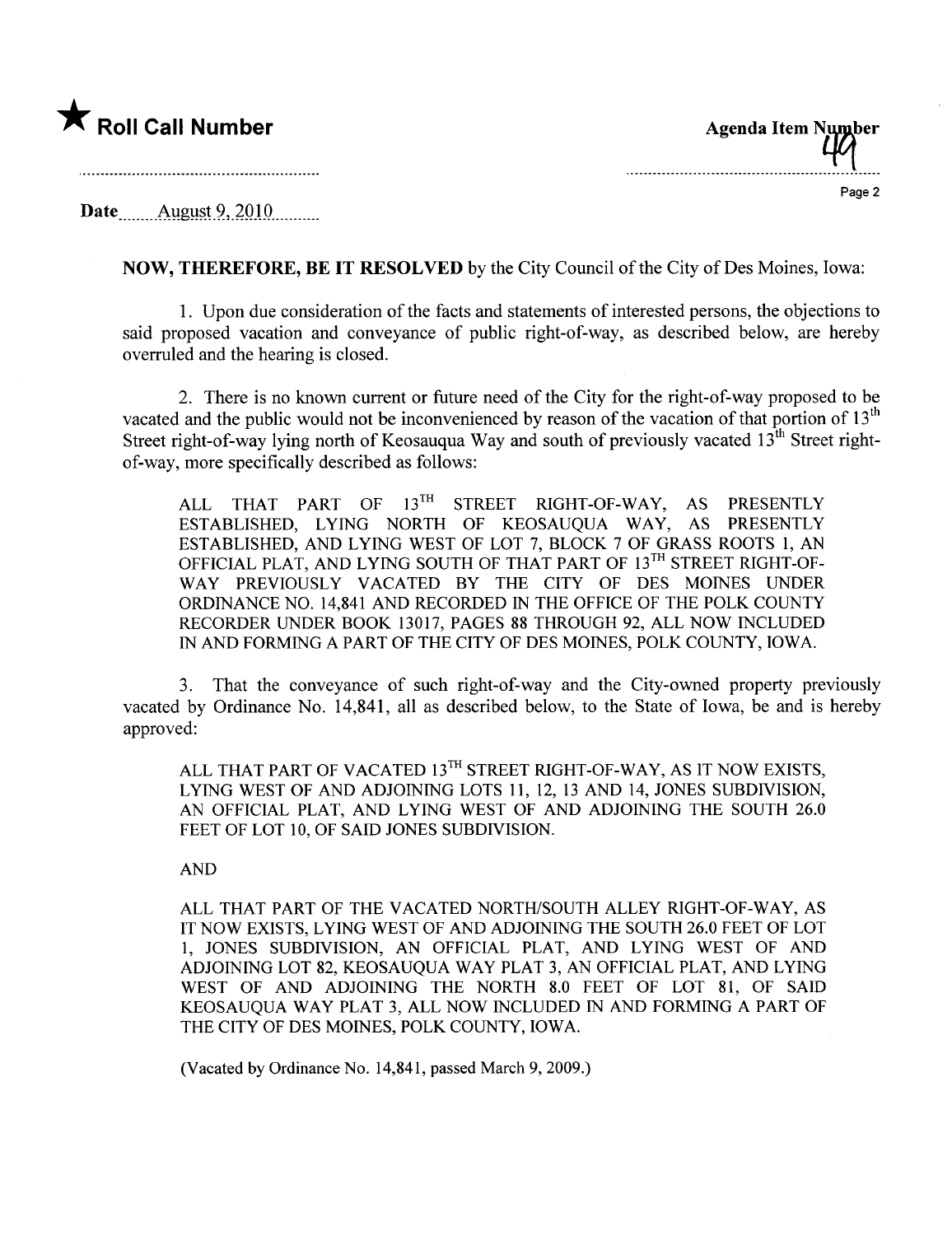

Page 3

Date **August 9, 2010** 

**AND** 

THAT PART OF 13TH STREET RIGHT-OF-WAY, **ALL**  $AS$ **PRESENTLY** ESTABLISHED, LYING NORTH OF KEOSAUOUA WAY, AS PRESENTLY ESTABLISHED, AND LYING WEST OF LOT 7, BLOCK 7 OF GRASS ROOTS 1, AN OFFICIAL PLAT, AND LYING SOUTH OF THAT PART OF 13TH STREET RIGHT-OF-WAY PREVIOUSLY VACATED BY THE CITY OF DES MOINES UNDER ORDINANCE NO. 14,841 AND RECORDED IN THE OFFICE OF THE POLK COUNTY RECORDER UNDER BOOK 13017, PAGES 88 THROUGH 92, ALL NOW INCLUDED IN AND FORMING A PART OF THE CITY OF DES MOINES, POLK COUNTY, IOWA

4. The Mayor is authorized and directed to sign the Quit Claim Deed for the conveyance identified above, and the City Clerk is authorized and directed to attest to the Mayor's signature.

5. Upon final passage of an ordinance vacating the said right-of-way, the City Clerk is authorized and directed to forward the original of said Deed, together with a certified copy of this resolution and of the affidavit of publication of the notice of this hearing to the Real Estate Division of the Engineering Department for the purpose of causing said documents to be recorded.

6. The Real Estate Division Manager is authorized and directed to forward the original of the Deed, together with a certified copy of this resolution and of the affidavit of publication of the notice of this hearing, to the Polk County Recorder's Office for the purpose of causing these documents to be recorded.

7. Upon receipt of the recorded documents back from the Polk County Recorder, the Real Estate Division Manager shall mail the original of the Quit Claim Deed and copies of the other documents to the grantee.

8. There will be no proceeds associated with the conveyance of this property.